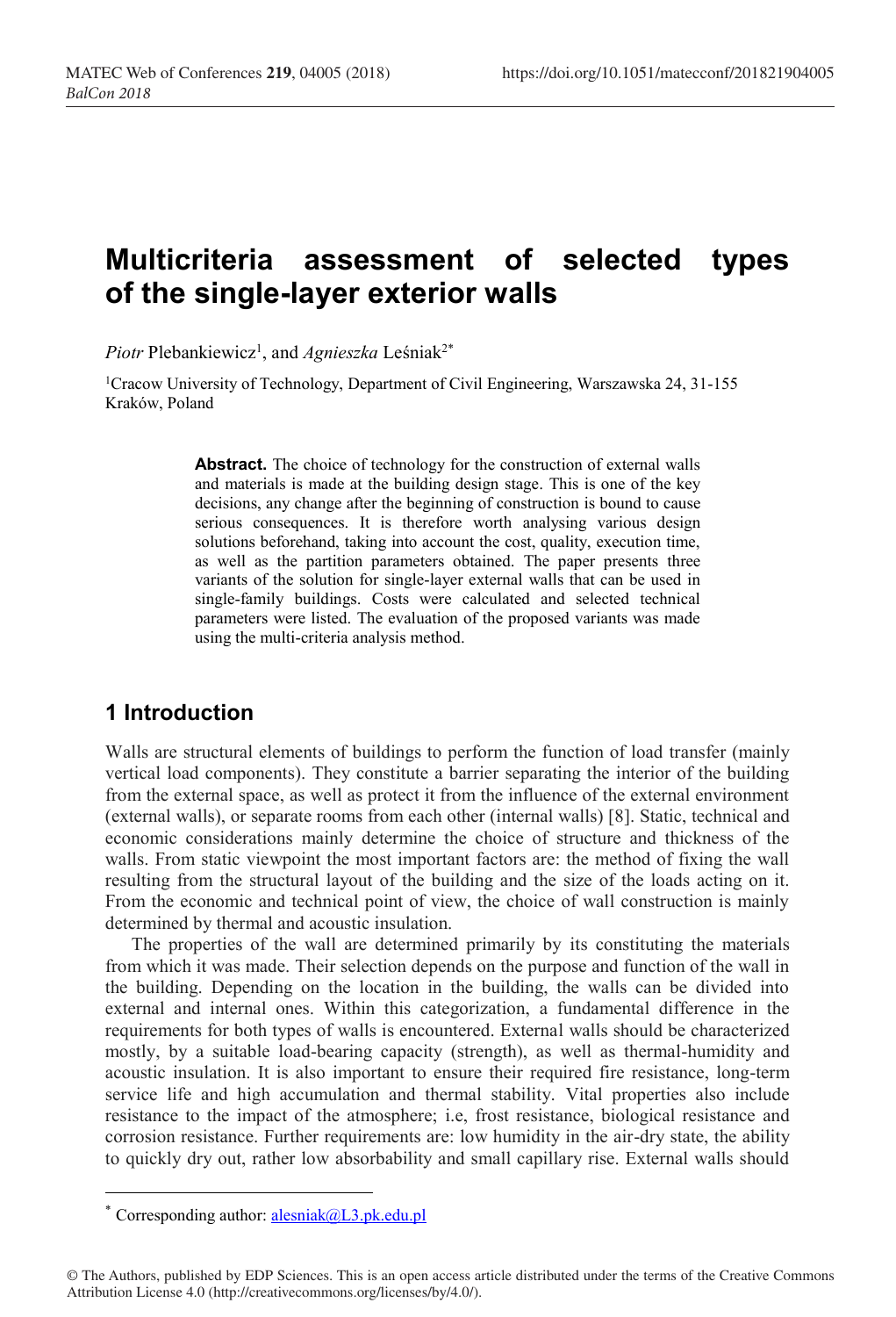trigger a positive effect on the health conditions in the rooms. An important feature is also the aesthetic appearance and the possible low cost of materials and implementation [9]. Nowadays, when choosing building materials, attention is paid not only to the cost of purchase but also to the cost of the building's life cycle [1, 5, 10, 13].

Producers of materials for building walls for years have ensured that single-layer walls are an ideal solution for everyone who values the speed of bricklaying work, as well as the accuracy of works implementation. Due to the lack of additional insulation layers, the duration of construction is much shorter than that of other types of walls. An important advantage is also a lower probability of execution errors, often occurring during the construction of thermal insulation layers in double-layer partitions.

The aim of the paper is to present selected three solutions for single-layer walls used in single-family housing. The proposed variants were compared in terms of the necessary costs of their construction and their selected technical parameters. To evaluate the variants the multi-criteria analysis method was used.

## **2 External walls – division and requirements**

Considering the structural function and the type of loads carried, the following walls are differentiated [8, 11]: load-bearing, self-supporting, shielding and partition ones. A division according to the technology of implementation involves [8, 11]: brick, prefabricated and monolithic ones. Due to the technology of constructing vertical brick partitions, they can be divided into [8, 11]:

- Three-layer walls which consist of two vertical, parallel layers of the wall. They are connected with each other by anchors and the space that lies between them forms a gap filled, unfilled or partially filled with non-structural material [11]. The arrangement of the layers in the diaphragm wall is beneficial from the perspective of the building physics. The shielding wall can be made of bricks and fittings, it is durable and allows the attachment of heavy decorations, yet it generates additional costs.
- Two-layer walls are partitions in which the wall is a construction element and insulation forms a barrier to the escape of heat from the building. Instead of the shielding layer, the partition has a plaster that protects the insulation from damage. It is the insulation of the partition that determines its thermal efficiency. It prevents the formation of thermal bridges and any additional loss of energy. Due to the external plaster on the mesh, the partition has a low resistance to mechanical loads.
- Single-layer walls are made of only one layer structural one with plaster on its both sides. This type of walls is mainly characterized by the speed of bricklaying work and the accuracy of execution which is easier to attain. To make single-layer walls, the warmest varieties of hollow clay bricks, expanded clay concrete or aerated concrete are used. The choice of materials for building walls is diverse, and their use brings both advantages and disadvantages.

The increasing awareness of the value of the share of energy necessary for heating and cooling of residential buildings in the overall assessment of energy consumption made the requirements for thermal insulation of external walls consistently heightened. In Poland in accordance with the Regulation of the Minister of Transport, Construction and Maritime Economy of July 5, 2013 from January 1, 2017, amending the regulation on technical conditions which should be met by buildings and their location (Journal of Laws of 2013, item 926), heat transfer coefficient UC (max) for external walls, at the temperature of the heated room  $\geq 16^{\circ}$ C, was lowered and amounts to 0.23W/m<sup>2</sup>K. What is more, from 2021 this value will be only 0.2W/m2 K.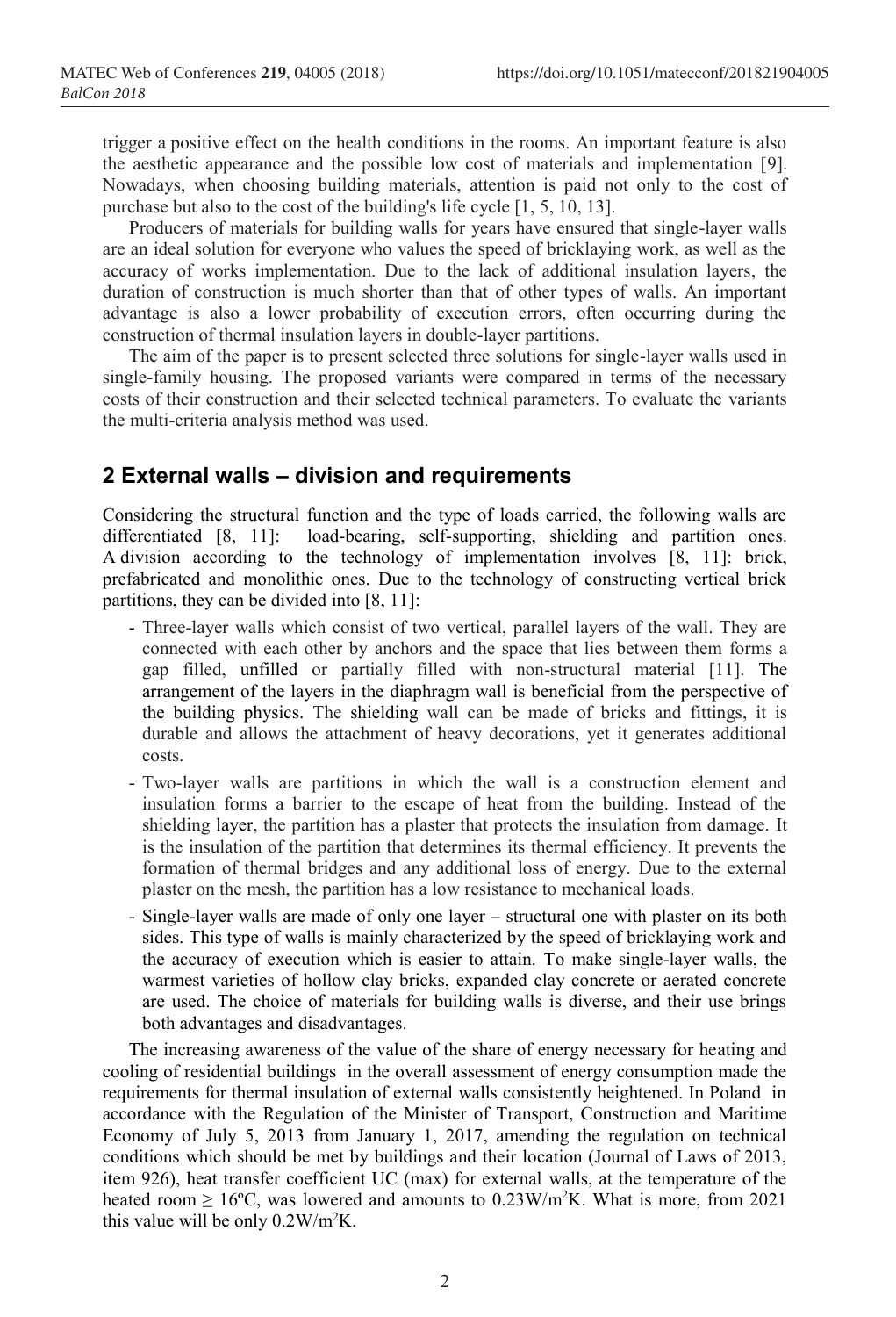In the case of walls, acoustic insulation is also important, which in Poland is defined in the Polish Standard PN-B-02151-3: 2015-10 Building acoustics – Protection against noise in buildings – Part 3: Requirements for sound insulation of partitions in buildings and building elements. RA2 acoustic insulation determined for external walls depends on the type of the wall (with windows / no windows) and on the sound level A in dB of external noise in the surrounding of the building.

The technical conditions that should be met by the partition in the event of a fire have also been developed. The fire resistance of individual building elements is characterized by two or three criteria whose definitions and the required values can be found in the Notice of the Minister of Infrastructure and Development of July 17, 2015, regarding the technical conditions that should be met by buildings and their location (Journal of Laws 2015, 1422). Section VI Fire safety, Chapter 2. Fire resistance of buildings.

# **3 Variantization of solutions for the external walls of single-layer housing buildings**

The choice of variants of the implementation of single-layer external walls is dictated by the choice of such solutions that currently meet the heat transfer coefficient of 0.2W/m2K, required from 2021.

#### **3.1 Variant I – single-layer wall made of ceramics filled with mineral wool**

Ceramic products are characterized by good compressive strength, frost resistance and fire resistance and their important advantage is the favorable microclimate that such products create in the room [8]. Ceramic materials for building walls include bricks and hollow blocks. Considering the low thermal insulation of ceramic bricks, they are usually avoided in non-insulated single-layer walls. Porous ceramics deserves attention, since due to the process of achieving air-filled micropores with an enlarged surface in the ceramic material and a special drill system and shape, the heat path that penetrates the wall is significantly longer. As a result, the heat conduction coefficient is more than twice smaller than in ceramic hollow blocks [8]. One of the newer solutions on the market is a ceramic hollow block filled with mineral wool Porotherm 44 T Dryfix [2]. The heat transfer coefficient is  $0.17$  [W/m<sup>2</sup>K]. The wool inside is hydrophobic. It also has the ability to pass water vapor, so there is no risk of mold growth in the block. The technology of constructing walls in this system consists in bricking dry ceramic blocks. The producer [2] also offers a thin-layer mortar based on polyurethane, which is completely water-free.

#### **3.2 Variant II – single-layer wall made of cellular concrete blocks**

Cellular concrete is a building material produced from aerated cement-lime, lime or cement mortar. As a result of the introduction of gas under appropriate pressure into the mixture, homogeneous pores, called cells, are formed [11]. Different methods of producing pores in concrete result in the following types [12]: autoclaved aerated concrete, foamed concrete and foamed-aerated concrete. An important advantage of cellular concrete is the ease of processing and bricklaying, as well as its lightness. In the considered variant, a block of cellular concrete of YTONG ENERGO [14] was adopted, for which the heat transfer coefficient is 0.19 [W/m<sup>2</sup>K]. In order to maintain high thermal insulation properties of the material on an entire partition, it is extremely important to guarantee a sufficiently high quality of execution. Special mortars should be used in this case [14].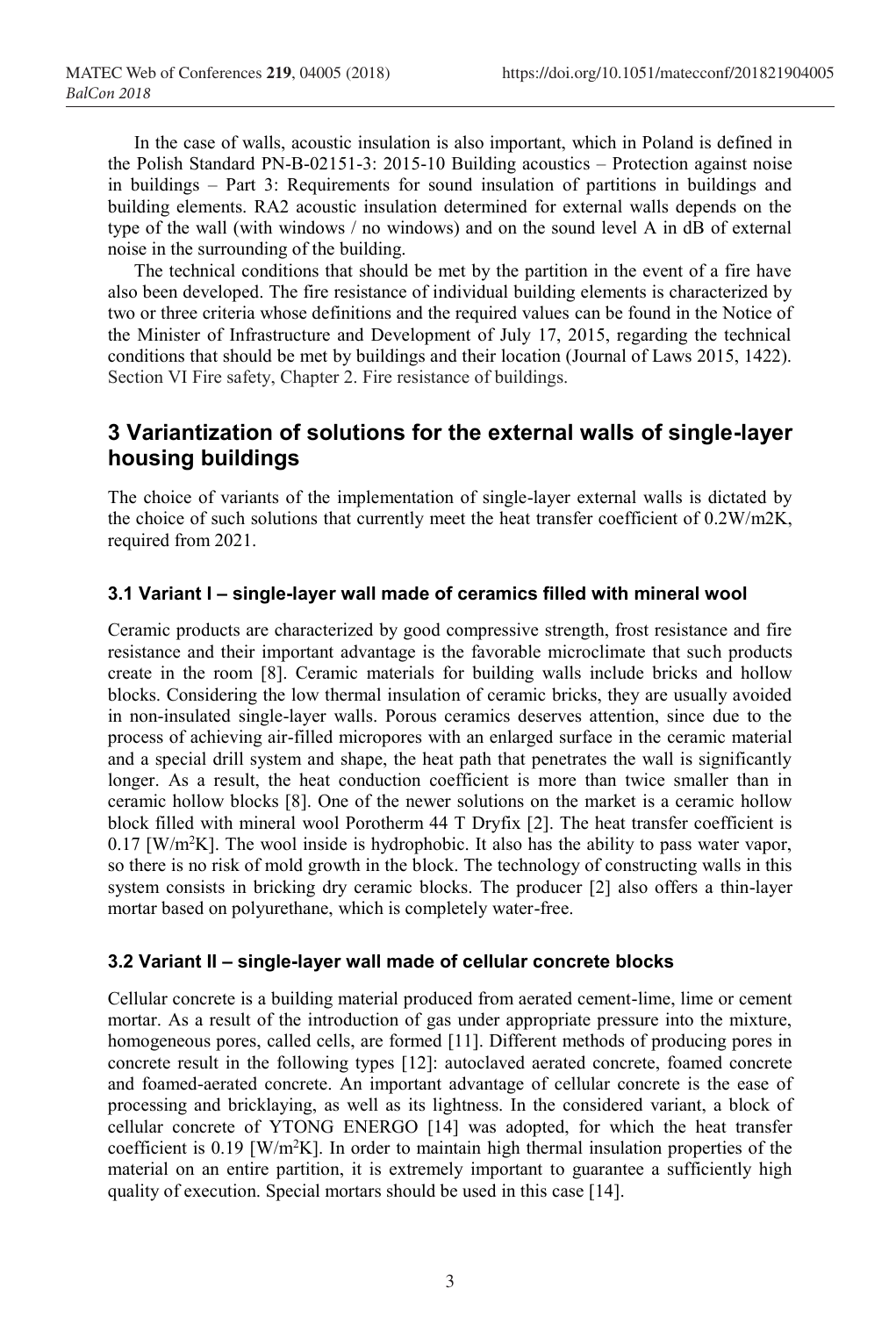#### **3.3 Variant III – single-layer wall from light expanded clay aggregate concrete blocks with an insulating expanded polystyrene insert**

While adding expanded clay to concrete (mineral aggregate produced as a result of foaming and sintering of clay raw materials in rotary kilns) light expanded clay aggregate (leca) concrete is formed. The leca concrete elements are observed as the most popular products made of lightweight aggregate concretes. Depending on the destination, products of various sizes can be found on the market. For constructing single-layer walls hollow blocks 36.5 and 38 cm wide are used most often. They are characterized by a heat transfer coefficient U of about 0.33W/m<sup>2</sup>K [3]. Regarding thermal insulation, blocks filled with expanded polystyrene are a more advantageous solution. In the third variant of the single-layer wall, the HOTBLOK system was proposed – leca concrete blocks with a core in the form of thermal insulation inserts for which the heat transfer coefficient is  $0.17$  [W/m<sup>2</sup>K] [3].

Figure 1 shows selected hollow bricks for the construction of the proposed variants of the single-layer external wall.



**Fig. 1.** Example construction materials for laying single-layered external walls: a) Hollow brick Porotherm 44 T Dryfix [2]; b) YTONG ENERGO block 48cm thick [13]; c) HOTBLOK leca concrete block with a polystyrene insert [3].

# **3 Costs and selected technical parameters of the proposed single-layer wall variants**

The cost calculation includes  $1m^2$  of the full partition. The cost of lintels, window openings and plastering was not included. The cost of selected variants were estimated according to catalogues: KNR K-49 (for variant I), KNR K-28 (for variant II) and KNRW 2-02 used by analogy (for variant III). The calculation included only direct costs: labour, material and equipment.

|  |  | Table 1. The unit price and labour intensity for the selected variants of a single-layer wall. |  |  |
|--|--|------------------------------------------------------------------------------------------------|--|--|
|--|--|------------------------------------------------------------------------------------------------|--|--|

| Variant                                                                                            | Unit price<br>$[PLN/m^2]$ | Labour<br>intensity<br>$[w-h/m2]$ |  |
|----------------------------------------------------------------------------------------------------|---------------------------|-----------------------------------|--|
| <b>Variant I</b><br>A wall made of ceramic hollow blocks filled with mineral wool                  | 328.43                    | 1.32                              |  |
| Variant II<br>Wall made of cellular concrete blocks                                                | 182.38                    | 1.02                              |  |
| Variant III<br>Wall made of leca concrete blocks with an insulating expanded<br>polystyrene insert | 317.28                    | 197                               |  |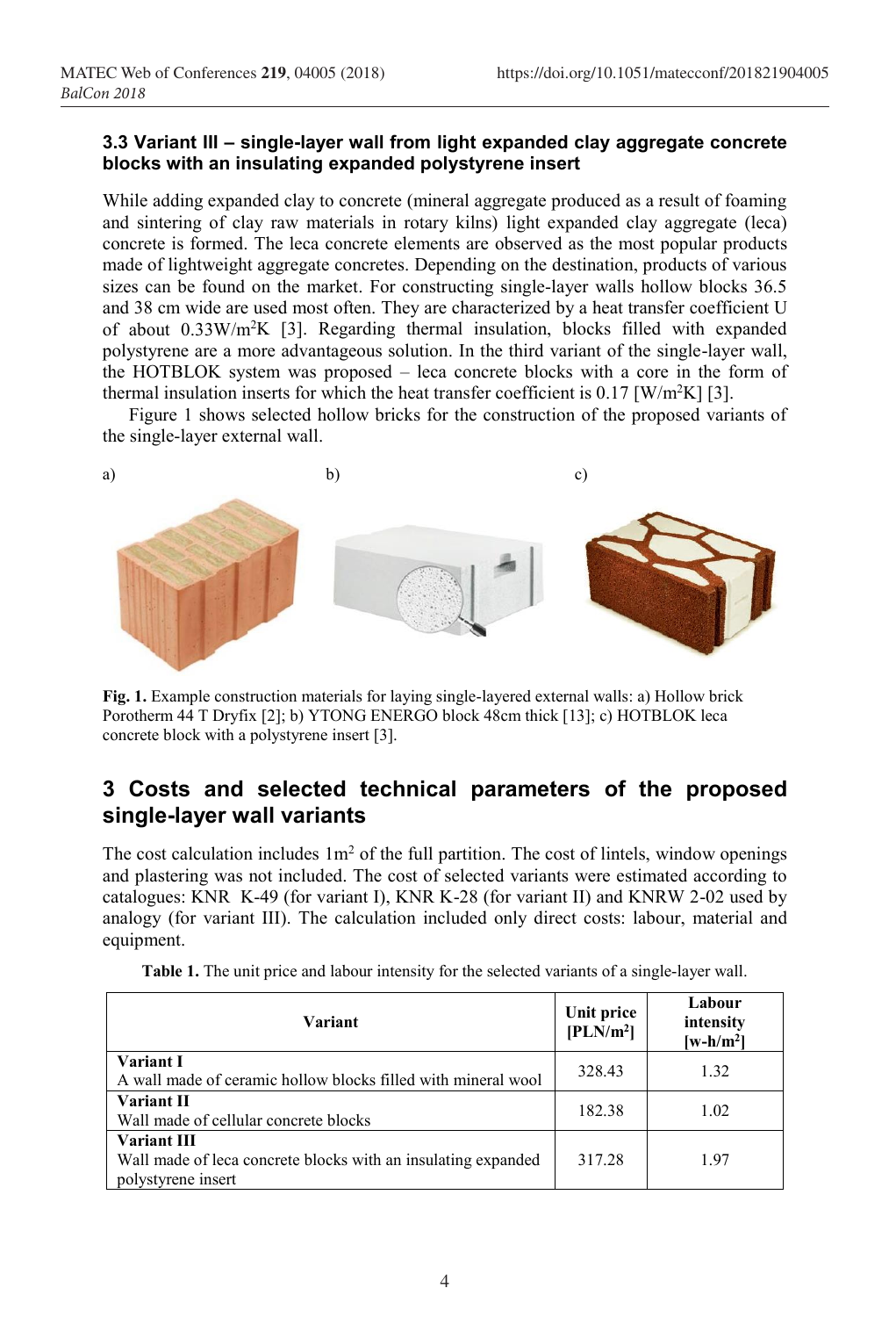Financial basis used for calculations include:

- labour cost -14.80 PLN/w-h.

- materials and equipment prices were taken from the market or the price publications.

Costs of purchases of materials are included in the prices of materials. Table 1 presents the calculation results.

Due to the assumptions made, the most expensive solution is manufacturing  $1 \text{ m}^2$  of a ceramic hollow wall filled with mineral wool. The cheapest is the wall built from a cellular concrete block. The greatest labour intensity (based on the data from catalogues KNR K-49, KNRK-28, KNR 2-02) is involved in building the leca concrete block wall, while the lowest – the cellular concrete block.

Table 2 illustrates the selected technical parameters of the materials used in the variants under consideration.

| <b>Parameter</b>                                  | Porotherm 44 T<br><b>Dryfix</b> | <b>YTONG</b><br><b>ENERGO</b> | <b>HOTBLOK</b> |
|---------------------------------------------------|---------------------------------|-------------------------------|----------------|
| Heat transfer coefficient U $\left[W/m^2K\right]$ | 0.17                            | 0.19                          | 0.15           |
| Fire classification                               | <b>REI 90</b>                   | <b>REI 240</b>                | <b>REI 120</b> |
| Sound insulation [dB]                             | 48                              | 42                            | 46             |
| Compression endurance [MPa]                       | 7.5                             |                               | 1.5            |
| Wall thickness [cm]                               | 44                              | 48                            | 42             |
| Hollow block mass [kg]<br>.                       | l Q                             | 20                            | $22 - 23$      |

**Table 2.** Selected technical parameters for the materials used in the analyzed variants.

Source: analysis based on the producers' data [2, 3, 14].

Based on the information in the table, in terms of technical parameters, Porotherm 44 T Dryfix block shows the most favorable values.

#### **4 A multi-criteria analysis for selected walls variants**

The applications of multi-criteria analysis supporting decision making in the construction industry were presented, e.g. in [4, 6, 7]. The methods of a multi-criteria comparative analysis include a class of algorithms that create a scalar whose numerical value becomes a synthetic evaluation index – the so-called "mathematical methods" [15]. The application of the synthetic evaluation indices requires division of the evaluation criteria into stimulants which are positively correlated with the dependent variable, and negatively correlated destimulants. The most frequently used discrete multi-criteria method is the corrected summation index [16].

In order to provide the comparison and evaluation of the variants, the chosen evaluations of the criteria should be given dimensionless quantities, due to which it is possible to compare not only the quantitative but also the qualitative features. The procedure involves three steps [15]:

- 1. determining the corrected values of criteria evaluations for individual variants (stimulant, destimulant),
- 2. determining the coded values of criteria evaluations for individual variants,
- 3. determining the corrected summation index *Ji* according to formula (1).

$$
J_i = \sum_{j=1}^{m} (z_{ij} \cdot v_j) \tag{1}
$$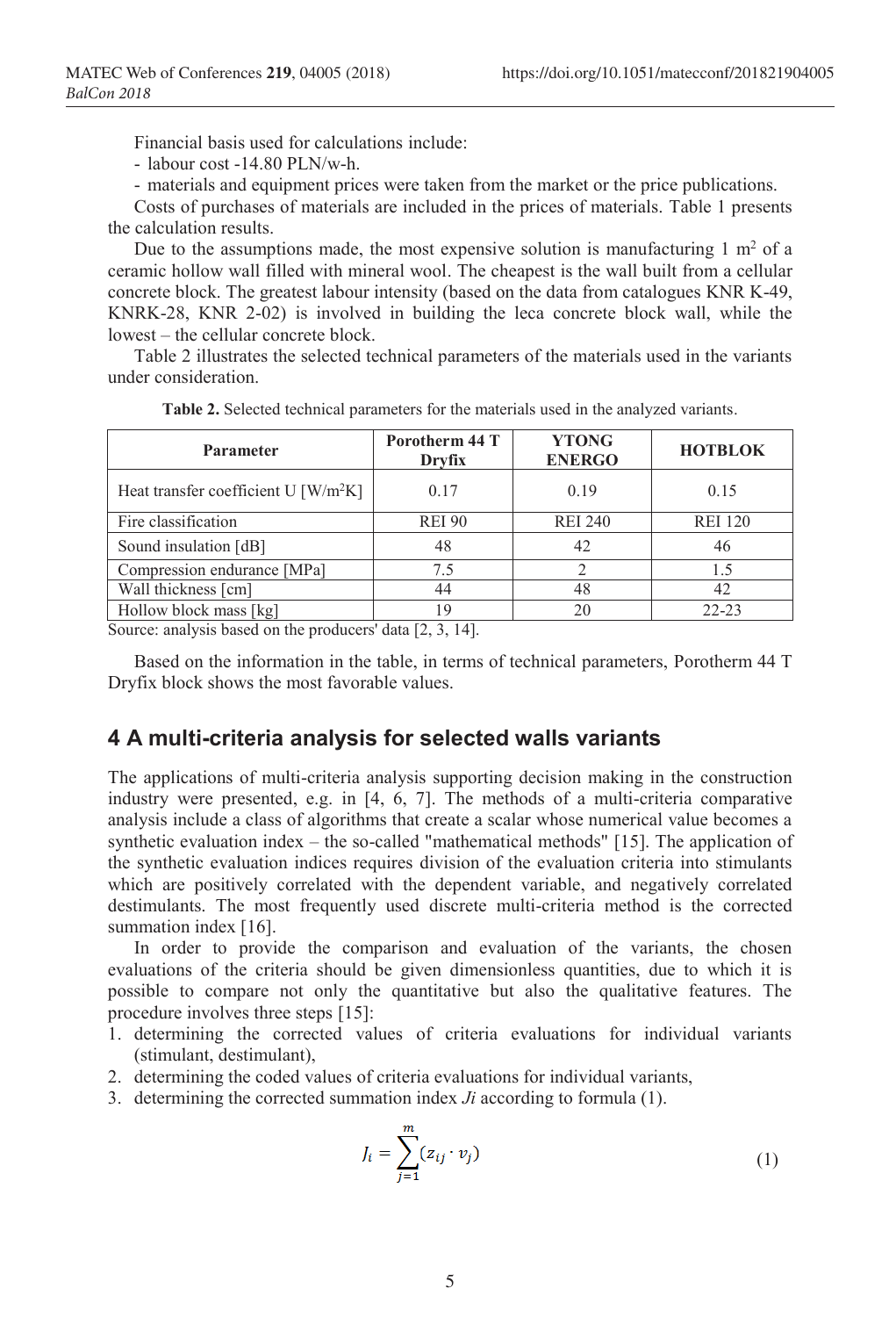where:

- *Ji* the synthetic evaluation of the *i-th* variant,
- *M* the number of criteria,
- *zij* the coded measure of the *i-th* variant in relation to *j*-*th* criterion,
- $v_j$  the weight of the *j*-*th* criterion.

To perform the multi-criteria analysis the authors proposed four criteria. The criteria and their values are presented in Table 3.

|                                               |                                | Weight<br>of the<br>criterion | Measure of the criterion for the variant   |                             |                                           |  |
|-----------------------------------------------|--------------------------------|-------------------------------|--------------------------------------------|-----------------------------|-------------------------------------------|--|
|                                               | The nature<br>of the criterion |                               | V <sub>1</sub>                             | $\mathbf{V}_2$              | $V_3$                                     |  |
| <b>Criterion</b>                              |                                |                               | <b>Ceramics</b><br>with<br>mineral<br>wool | <b>Cellular</b><br>concrete | Leca concrete<br>with styrofoam<br>insert |  |
| $K_1$ coefficient U<br>$\lceil W/m^2K \rceil$ | Destimulant                    | 0.20                          | 0.17                                       | 0.19                        | 0.15                                      |  |
| $K_2$ execution cost<br>[zl/m2]               | Destimulant                    | 0.60                          | 328.43                                     | 182.38                      | 317.28                                    |  |
| K <sub>3</sub> labour intensity<br>[w-h]      | Destimulant                    | 0.10                          | 1.32                                       | 1.02                        | 1.97                                      |  |
| K <sub>4</sub> sound insulation<br>[dB]       | Stimulant                      | 0.10                          | 48                                         | 42                          | 46                                        |  |

**Table 3.** Proposed criteria and their measures (analysis based on the producers' data [2, 3, 14]).

In order to compare the variants, one has to use a method of data coding because it is impossible to equate such specific factors as price and time. Many different methods of data coding can be found in literature [4, 6, 7]. To encode the data, the Neumann-Morgenstern method was used to maximize the objectivity of the result. It is a one of the most popular method of data coding used in construction decision problems [6, 15]. A detailed description of the method can be found in [15]. Coding was made using the formulas  $(2)$  i  $(3)$ :

- for stimulants:

$$
\frac{x_{ij} - x_{i\min}}{x_{j\max} - x_{j\min}}
$$
 (2)

- for destimulants:

$$
z_{ij} = z_{ij} = \frac{x_{jmax} - x_{ij}}{x_{jmax} - x_{jmin}}
$$
\n(3)

where:

| $x_{jmin}$ | the minimum value of the <i>j</i> -th criterion measure,                 |
|------------|--------------------------------------------------------------------------|
| $x_{imax}$ | the maximum value of the <i>j</i> -th criterion measure,                 |
| $x_{ii}$   | partial measure according to the criterion $K_i$ for the variant $W_i$ . |

Table 4 illustrates the encoded measures of criteria values for the proposed variants and the summation index  $J_i$  is established according to formula (1).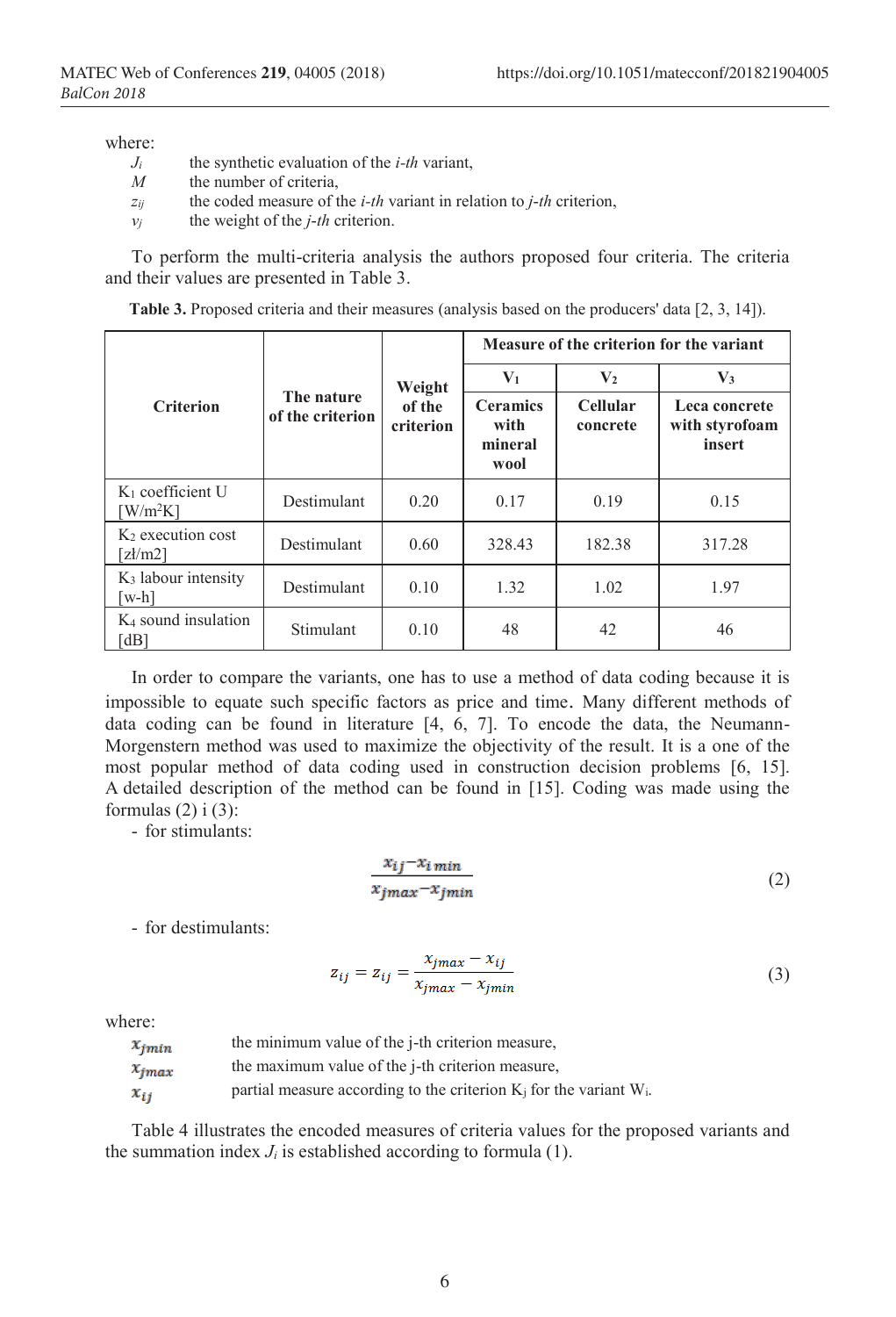|                                 |        | Encoded measure of the criterion for the variant |                             |                                        |  |
|---------------------------------|--------|--------------------------------------------------|-----------------------------|----------------------------------------|--|
| <b>Criterion</b>                | Weight | V1                                               | V2                          | V3                                     |  |
|                                 |        | <b>Ceramics with</b><br>mineral wool             | <b>Cellular</b><br>concrete | Leca concrete with<br>styrofoam insert |  |
| $K_1$ coefficient U             | 0.20   | 1.00                                             | 0.00                        | 0.92                                   |  |
| $K2$ execution cost             | 0.60   | 0.00                                             | 1.00                        | 0.08                                   |  |
| K <sub>3</sub> labour intensity | 0.10   | 0.68                                             | 1.00                        | 0.00                                   |  |
| K <sub>4</sub> sound insulation | 0.10   | 1.00                                             | 0.00                        | 0.67                                   |  |
| Summary indicators $J_i$        |        | 0.37                                             | 0.70                        | 0.30                                   |  |
| Evaluation                      |        |                                                  |                             |                                        |  |

**Table 4.** Encoded measures of criteria values for the proposed variants.

The values of the summation index for the considered variants are presented in Figure 2.



**Fig. 2.** The values of the summation index for the individual variants.

The multicriteria analysis performed for the adopted criteria and the weights assigned to them revealed that the most advantageous solution is the variant of the wall made of cellular concrete blocks. This result was probably influenced by the decision to accept the price criterion as the criterion with the highest weight. The labour intensity of erecting the partition made of this material is also the smallest. Blocks made of light material can significantly speed up the construction process. When comparing the U coefficient, this material, in comparison to the other two (Table 2), will take the highest value; nevertheless, it still meets the standards currently in force in Poland (0.23 [W/m2K]) as well as those that will apply after 2021 (0.2 [W/m2K]).

The difference between the values of the summation index for the other two variants is very small, although it should be noted that with the assumptions made, the second option was the variant involving the ceramic brick filled with mineral wool, in this case the cost of making 1 m2 of the wall of this material was the highest.

# **5 Summary**

The paper includes a comparative analysis of three variants of single-layer walls. In order to calculate the costs and determine the labour intensity the authors directly used the following catalogues: KNR K-49 (for variant I), KNR K-28 (for variant II) and KNRW 2-02 that was used by analogy (for variant III).

In order to select the best among the tree variants proposed, the multi-criteria analysis was conducted. Four criteria were adopted to assess the variants discussed: the U coefficient, cost per  $1m^2$ , labour intensity of constructing  $1m^2$  of the wall, and sound insulation.